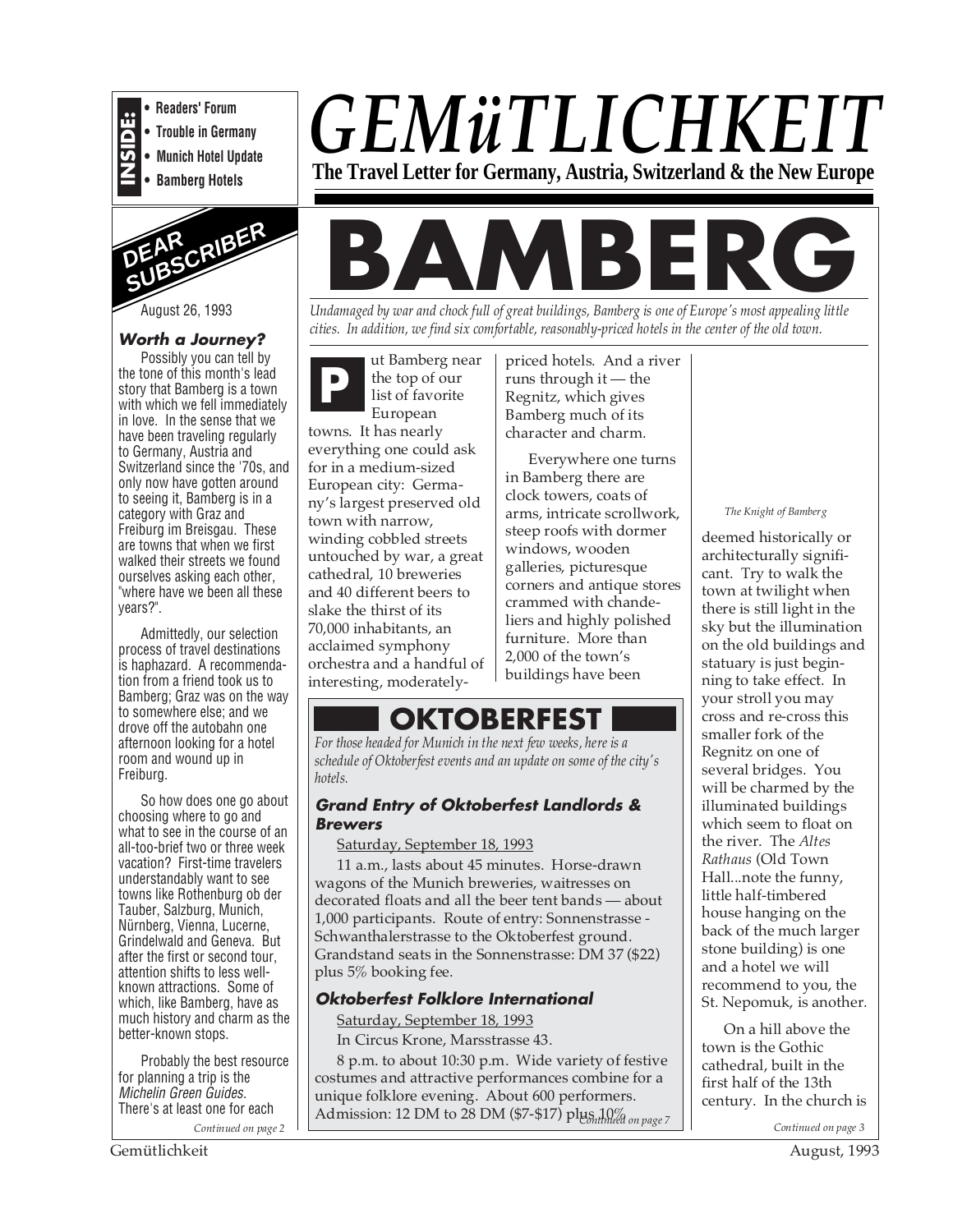# *DEAR SUBSCRIBER*

*Continued from page 1*

country in Europe. Michelin's ratings may not square completely with your own idea of what constitutes a great destination, but the Green Guides are nonetheless the best way to ensure you'll get to the cities and sights you really ought not to miss.

Michelin puts towns and sights in four categories: "worth a journey," "worth a detour," "interesting" and "see if possible." Care to guess which cities and towns in Germany, Austria and Switzerland Michelin says are "worth a journey"?

| Austria:               | Switzerland: |
|------------------------|--------------|
| Salzburg               | Arosa        |
| Vienna                 | Basel        |
| Germany:               | <b>Berne</b> |
| Berlin                 | Davos        |
| Cologne                | Geneva       |
| Dresden                | Grindelwald  |
| Garmisch-Partenkirchen | Interlaken   |
| Hamburg                | Lucerne      |
| Lübeck                 | Lugano       |
| Munich                 | St. Moritz   |
| Potsdam                | Wengen       |
| Rothenburg             | Zermatt      |
|                        | Zürich       |
|                        |              |

As always, Michelin works in mysterious ways. Bamberg, I believe, should be in the "worth a journey" category. And I can't fathom including Interlaken or St. Moritz on the "journey" list. We love the regions in which those towns are located — both are definitely worth a journey — but the towns themselves are not at all special. (Remember, we are talking only about cities and towns. The guide also lists numerous regions and sights — the Mosel, the Bernese Oberland and the Grossglockner Road, for example — as being "worth a

#### journey.")

You'll have your own arguments with Michelin. Let us know what towns you like best and why they are your favorites.

# **Decline in Travel to Germany**

It's soapbox time — again. As longsuffering Gemütlichkeit readers can attest, once or twice a year I have to huff and puff over something or other. Like Sixty Minutes' Morley Safer saying Americans should stay away from Europe's great sights because they are being ruined by tourists; or last summer's wire service scare stories about astronomical prices in Europe caused by a weak dollar.

Now, a year later, we are told how cheap things are in Europe and how Americans are traveling in record numbers. Except to Germany. There tourism is down 14%. The reason given is racially motivated violence. Newspaper headlines and network news shows would lead readers/viewers to conclude the violence is daily, widespread and that the country is poised to elect an ultra-right wing government. Few stories fail to make reference to the horrors of the '30s and early '40s, thereby connecting what happened then with what is happening now. One must read beyond headlines and lead paragraphs to learn that the number of neo-Nazis in Germany, a country with a population of 77 million, is in the hundreds.

Those who won't go because they are worried about personal safety or, on moral grounds, are boycotting what they perceive to be a bigoted Germany might consider the following:

• Most of the violence has been in the eastern part of the country near the Baltic

seaport of Rostock. We know of no violence in the principal tourist regions such as the Black Forest, Bavaria, Franconia, the Rhine or the Mosel. Traditionally left-leaning Berlin has, in fact, been the site of massive demonstrations against racial violence.

• Americans concerned for their safety might consider that they come from the land of drive-by shootings, carjackings and serial killers. In Oakland, California (pop. 350,000), whose downtown buildings I can see from my window as I write this, there were more than 300 murders last year. I'll take my chances in Germany. Given the violence this year against German and Japanese tourists, those chances would seem to be substantially better than a foreign visitor's in the U. S.

• To those appalled by Germany's racism I would point out that in the U. S. racial violence is a common, everyday occurrence. Germans must get a good laugh when they hear Americans are boycotting Germany because of its racism. Imagine our reaction if the thousands of Germans who vacation in Miami every year stopped coming because of anti-semitism in the U. S.

The foregoing doesn't excuse or make right what is being done by a handful of Germans but a holier-than-thou boycott makes little sense.

#### **Victoria Jungfrau Correction**

A separate letter recommending the special **Gemütlichkeit Getaway** package exclusively offered to Gemütlichkeit readers by the **Grand Hotel Victoria Jungfrau Hotel** in Interlaken contains an error. The approximate cost is \$143 per person, *per day*. The cost for the fourday, three-night package, including

| Vol. 7, No. 8 $GEM\ddot{u}TLICHKEIT$<br><b>August, 1993</b><br>The Travel Letter for Germany, Austria, Switzerland & the New Europe                                                                                                                                                                                                                                                                                                                                                                                                                                                                                                                                                                                                                                                            | breakfasts and tive-course dinners, for<br>Rating Key- Hotel 290 Str.<br>Basic accommodations of a Botel Hat Linderachieves. Suitable only<br>for stays of one or two nights.<br>Good hotel, typical of its class. Suitable for a longer stay.<br>п                                                                                                                                                                                                                                                                                                                                                                                                                                                                                                                         |
|------------------------------------------------------------------------------------------------------------------------------------------------------------------------------------------------------------------------------------------------------------------------------------------------------------------------------------------------------------------------------------------------------------------------------------------------------------------------------------------------------------------------------------------------------------------------------------------------------------------------------------------------------------------------------------------------------------------------------------------------------------------------------------------------|-----------------------------------------------------------------------------------------------------------------------------------------------------------------------------------------------------------------------------------------------------------------------------------------------------------------------------------------------------------------------------------------------------------------------------------------------------------------------------------------------------------------------------------------------------------------------------------------------------------------------------------------------------------------------------------------------------------------------------------------------------------------------------|
| Editor & Publisher:  Robert H. Bestor, Jr.<br>Associate Editors:  E. Schiller, L. Troop<br>Contributing Editors:  C. Fischer, R. Holliday<br>Design & Composition:  Paul T. Merschdorf<br>Subscription Dept:  N. Badely, K. Steffans<br><b>Gemütlichkeit</b> (ISSN 10431756) is published monthly by UpCountry Pub-<br>lishing, 2892 Chronicle Avenue, Hayward, CA 94542. TOLL FREE: 1-800/<br>521-6722 or 510/538-0628. FAX: 510/582-8296. Subscriptions are \$67 per<br>year for 12 issues. While every effort is made to provide correct information<br>in this publication, the publishers can make no quarantees regarding<br>accuracy. Second-class postage paid in Hayward, CA.<br><b>POSTMASTER: SEND ADDRESS CHANGES TO:</b><br>Gemütlichkeit, 2892 Chronicle Ave., Hayward, CA 94542 | A cut above other hotels in its price category.<br>Ш<br><b>IV</b><br>Excellent accommodations.<br><u>A great hotel, world-class, could be a</u><br><u>memorable experience.</u><br><b>Restaurants</b><br>Acceptable meals, but <i>only</i> if the price is right.<br>❖<br>Good food but not good value, overpriced.<br><b>交易</b><br>Serves good, plain food, typical of the region.<br>A cut above other restaurants in its price category.<br>☆<br>Outstanding food and service.<br>☆☆<br>A great restaurant in every respect<br>자자자<br><b>Special Designations</b><br>By virtue of location, decor, special charm, warmth of management,<br>G<br>or combination thereof, an especially pleasant establishment.<br>Offers significant value.<br>E<br><del>Stav awav.</del> |
| Gemütlichkeit                                                                                                                                                                                                                                                                                                                                                                                                                                                                                                                                                                                                                                                                                                                                                                                  | August, 1993                                                                                                                                                                                                                                                                                                                                                                                                                                                                                                                                                                                                                                                                                                                                                                |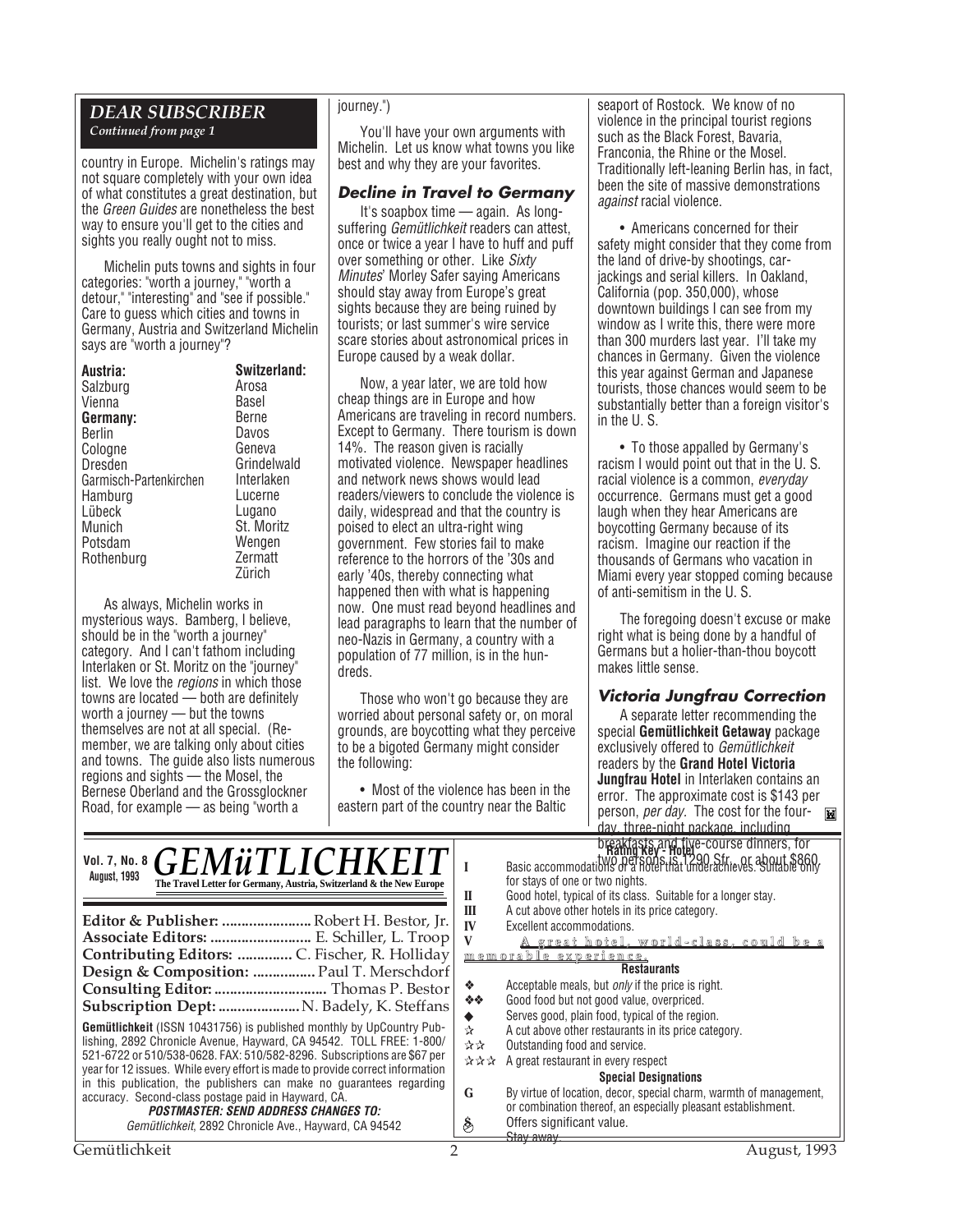# *BAMBERG Continued from page 1*

a statue of a soldier on a horse — The Knight of Bamberg — that we would have passed with no more than a glance but which *Michelin Green Guide* gives three stars. It is one of seven pieces in the cathedral Michelin calls "masterpieces of German Gothic sculpture." Because Bamberg has survived 1000 years of European wars intact, its architecture ranges from medieval to Romanesque to Gothic to Baroque to Renaissance. Inside the cathedral one can see how the main arches became ever more pointed and Gothic as construction continued from east to west.

The cathedral is clustered with other impressive buildings. By standing in the center of the Domplatz, and turning 180 degrees to the right, you'll get a fast panorama of 800 years of European architecture. The church is Gothic, the Old Residence is Renaissance and, finally, the buildings of the New Residence which face the Domplatz are Baroque. Nearby is a lovely formal garden overlooking the old town.

One has to admire small towns that can do big things. Green Bay has the Packers and Bamberg has a symphony orchestra among the best in the world. Until now, however, it has been virtually inaccessible to visitors because its concerts were played in a small facility. But soon a new, much larger hall will be ready and tickets will be set aside for out-of-towners.

Perhaps the best thing about Bamberg is that it is relatively off the beaten tourist path. There are, of course, many visitors roaming its byways, but nothing like the swarms attracted to Salzburg or Rothenburg

Before we move on to discuss Bamberg's hotels and restaurants we'll leave you with a "do" and a

# **BAMBERG**

Population: 70,000

Elevation: 792 feet

Approximate distances from:

| Munich    | 232 km | 144 miles |
|-----------|--------|-----------|
| Berlin    | 405 km | 251 miles |
| Nürnberg  | 61 km  | 38 miles  |
| Frankfurt | 212 km | 131 miles |

# **Tourist Information**

Tourist Office

Geyerwörthstrasse 3 Postfach 12 01 63 8600 Bamberg Hours Mon.-Fri. 9 am-7 pm Sat. 9 am-5 pm Phone: 0951/87 1161 Fax: 0951/87 1160

Recommended publications in English at tourist office:

• *Bamberg a View Into History* A map with self-guided walking tours of the city's 25 major sights. Includes information on admission fees, addresses, phone numbers and hours of operation.

• *Zauberhaftes Bamberg* Color brochure of major Bamberg sights.

• *Romantisches Bamberg* Another color brochure. 1 DM.

The revised *Michelin Green Guide for Germany* (new in 1993) is also highly recommended for Bamberg sight-seeing.

# **Miscellaneous**

Bamberg Beer Seminars

Amateur brewers can attend fiveday seminars on brewing beer. The per person price (double occupancy) is 446 DM (\$262) and includes hotel accommodations, breakfasts and certain other meals. The program is conducted in German. Seminars are scheduled for October and November. Contact the Bamberg Tourist Office (see above).  $\mathbf{M}$ 

"don't." First, forgo the river boat that leaves regularly from the center of the old town for tours of the Regnitz. Except for the first half mile of the trip, views from its deck are mostly unattractive industrial installations featuring cranes, barges and rusty dockside equipment.

Do not fail, however, to stop at the **Brauerei Schlenkerla** (Dominikanerstrasse 6) for a half-liter or two of the famous *Rauchbier* (smoky beer). Someone said it tastes like "liquid ham," a less than appealing but accurate description. Nonetheless, the beer is very good. Sit at one of the long wooden tables in the first room on your left as you enter. Both nights we were there we found it full of townspeople who had obviously included a stop at the Schlenkerla on their after-dinner walk. The fresh beer is poured the old-fashioned way directly from small, dark barrels and costs 2.8 DM (\$1.65) for a halfliter. Servers are very friendly and the atmosphere in the rather small, rustic, low-ceilinged room is definitely *gemutlich*.

# **HOTELS**

Each of the six hotels reviewed is centrally located enough so that exploration of the town on foot is possible. If you're arriving by rail, however, the station is too far more than a kilometer — to walk to any of them with luggage. The hotels are listed in price order, most expensive to least expensive. Prices may have increased by the time this is published.

# Bamberger Hof-Bellevue

*Continued on page 4* In terms of traditional luxury, the 48-room Bamberger Hof-Bellevue, located across from a little park, is the best of these six. Some of its newly remodeled rooms — such as Number 115 which rents for 250 DM (\$148) are quite opulent with marble tiled floors and large, sumptuous bathrooms with huge curving bathtubs.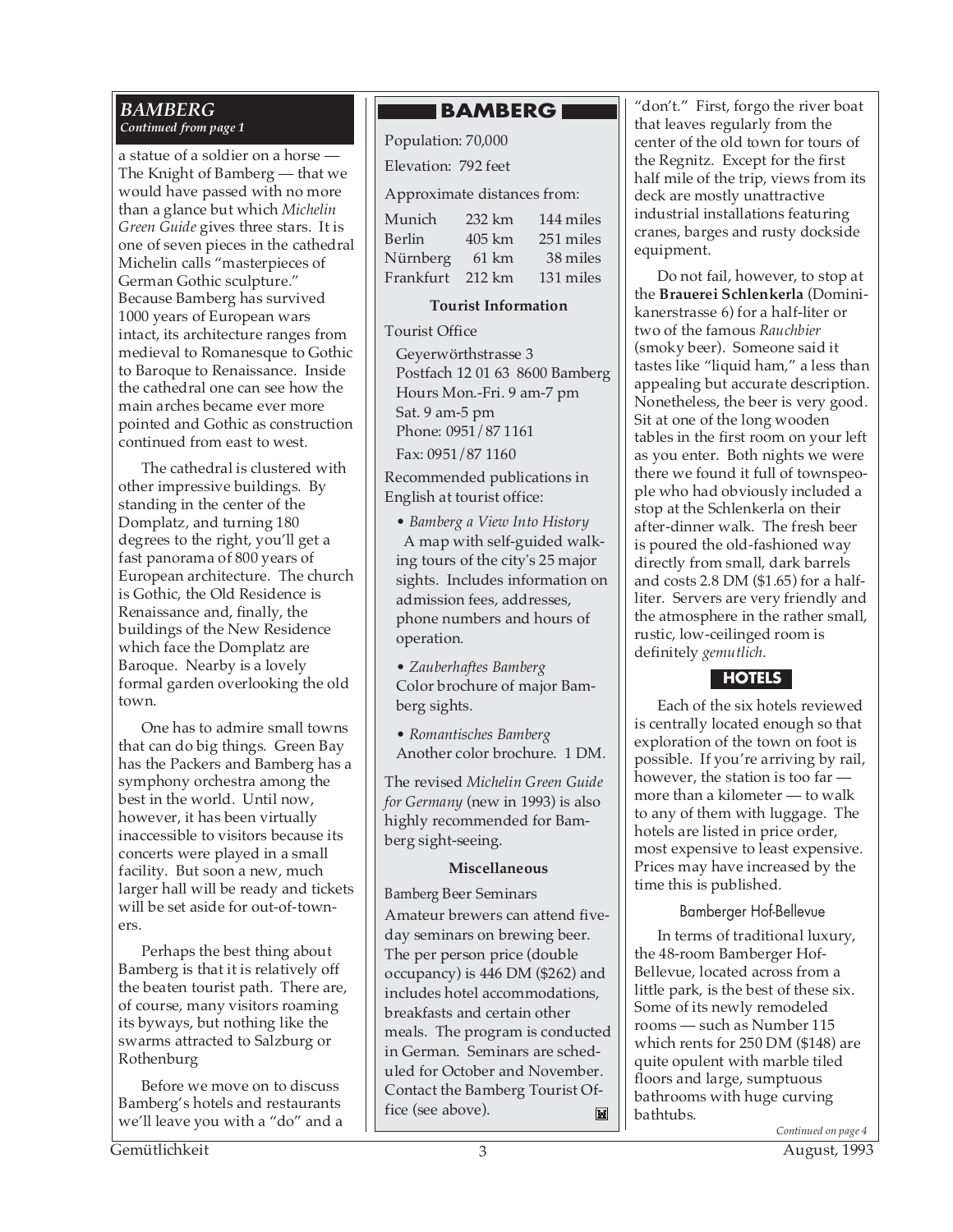#### *BAMBERG Continued from page 3*

The hotel's stately, highceilinged public rooms have such flourishes as crystal chandeliers and ornate wood moldings.

The Bamberger Hof has the feel of a big city hotel which seemed to us slightly out of place in this historic small town.

There is no doubt, however, that you will be comfortable at the Bamberger-Hof.

To park in the hotel's garage is a pricey 25 DM (\$15) per night.

Bamberger Hof-Bellevue, Schönleinsplatz 4, phone 09 51/9 85 50, fax 09 51.98 55 62. Singles 135 DM to 185 DM (\$79-\$109), doubles 190 DM to 280 DM (\$112- \$165). Major cards.

#### **Bamberger Hof-Bellevue: II**

Hotel-Restaurant St. Nepomuk

The 35-room St. Nepomuk sits squarely in the middle of the Regnitz, a charming location inasmuch as most rooms have river views and an open window lets in the comforting sound of rushing water. EDITOR'S CHOICE

The hotel recently acquired the adjacent Gästehaus Steinmühle and now operates it as an annex. Our immaculate corner room, Number 216, was in the Steinmühle and offered a fine view down river to the old town. It was nicely furnished, rather small, and came with a standard issue, fully-tiled bathroom which had its own window; always a pleasant feature. At 220 DM (\$130) it might be a shade overpriced. A third person in our party had a single of similar size and amenities which cost 140 DM (\$83).

Parking in the hotel's ingeniously designed little garage was free.

Hotel-Restaurant St. Nepomuk, Obere Mühlbrücke 9, D-8600 Bamberg, phone 09 51/2 51 83, fax

09 51/2 66 51. Singles 120 DM to 160 DM (\$71-\$94), doubles 170 DM to 240 DM (\$100-\$141). Major cards. **Hotel St. Nepomuk: III**

Hotel Weinhaus Messerschmitt

Perhaps the most atmospheric of the Bamberg spheric of the Bamberg<br>hotels we saw is the Roman- CWWC tik Weinhaus Messerschmitt. With its yellow, almost Rococo facade, and painted scrollwork around its windows and gray shutters, the Messerschmitt stands out from surrounding buildings. EDITOR'S

Each of the 13 guest rooms is unique in size and decor. The most appealing double is Number 21 (185 DM/\$110) which has a cozy, separate sitting area with small couch and upholstered chair. A comparable single, Number 31 (115 DM/\$68), has a wonderful wood canopied bed with matching armoire.

The Messerschmitt, one of the Romantik hotels group, is so "old world" it has no elevator. It does, however, have a good restaurant which we cover later in this story.

Romantik-Hotel Weinhaus Messerschmitt, Lange Str. 41, phone 09 51/2 78 66, fax 09 51/26 1 41. Singles 75 DM to 115 DM (\$44-\$68), doubles 185 to 215 DM (\$109-\$126). Major cards.

#### **Romantik-Hotel Messerschmitt: II**

#### Hotel Brudermühle

It is said that buildings in the Baroque style can always be identified by their steep, layered roofs. If that is so, the Hotel Brudermühle is a classic. The lower layer of its roof is so steep as to be almost vertical. Projecting from it are several dormer windows. Another arresting exterior feature is the elaborate religious sculpture attached to the corner of the building beneath the eaves.

Inside, the 14-room Brudermühle is rustic and simple. One guest room stands out. Number one, a bright, twin-bedded corner room

which rents for 150 DM (\$88), is perched above a place where the river falls several feet creating roaring rapids, a favorite spot for kayakers. The room has three windows, one looks over the rapids and the other two provide a good close-up look at the *Altes Rathaus*.

There is no elevator.

Hotel Brudermühle, Schranne 1, D-8600 Bamberg, phone 09 51/5 40 91, fax 09 51/5 12 11. Singles 105 DM (\$62), doubles 150 DM (\$88). Major cards.

## **Hotel Brudermühle: II**

## Hotel-Gasthof Wilde Rose

The 29-room Wilde Rose provides solid comfort and good value. Most of its rooms are of moderate size, have good furnishings and most of the usual amenities. Room Number one, for example, has a double bed with two comforters, writing desk with chair, a small table, upholstered chair and small bath with shower. There is also a radio, TV and minibar. At 130 DM (\$77), it is one of the better values we found in Bamberg. EDITOR'S CHOICE

If you wish to dine on carp, one of Bamberg's traditional dishes, a good place to do it is in the Wilde Rose's rustic restaurant. Half a baked carp *mit Kartoffelsalat und Salatteller* goes for about 17 DM (\$10).

Hotel-Gasthof Wilde Rose, Kesslerstr. 7, D-8600 Bamberg, phone 09 51/2 83 17, fax 09 51/ 22071. Singles 65 DM 80 DM (\$38- \$47), doubles 130 DM to 140 DM (\$76-\$82). Major Cards. **Hotel-Gasthof Wilde Rose: II \$**

# **FOOD**

Here is a look at two Bamberg restaurants. Neither merits raves but at both you will eat well in attractive surroundings. The Messerschmitt is the better restaurant.

*Continued on page 8*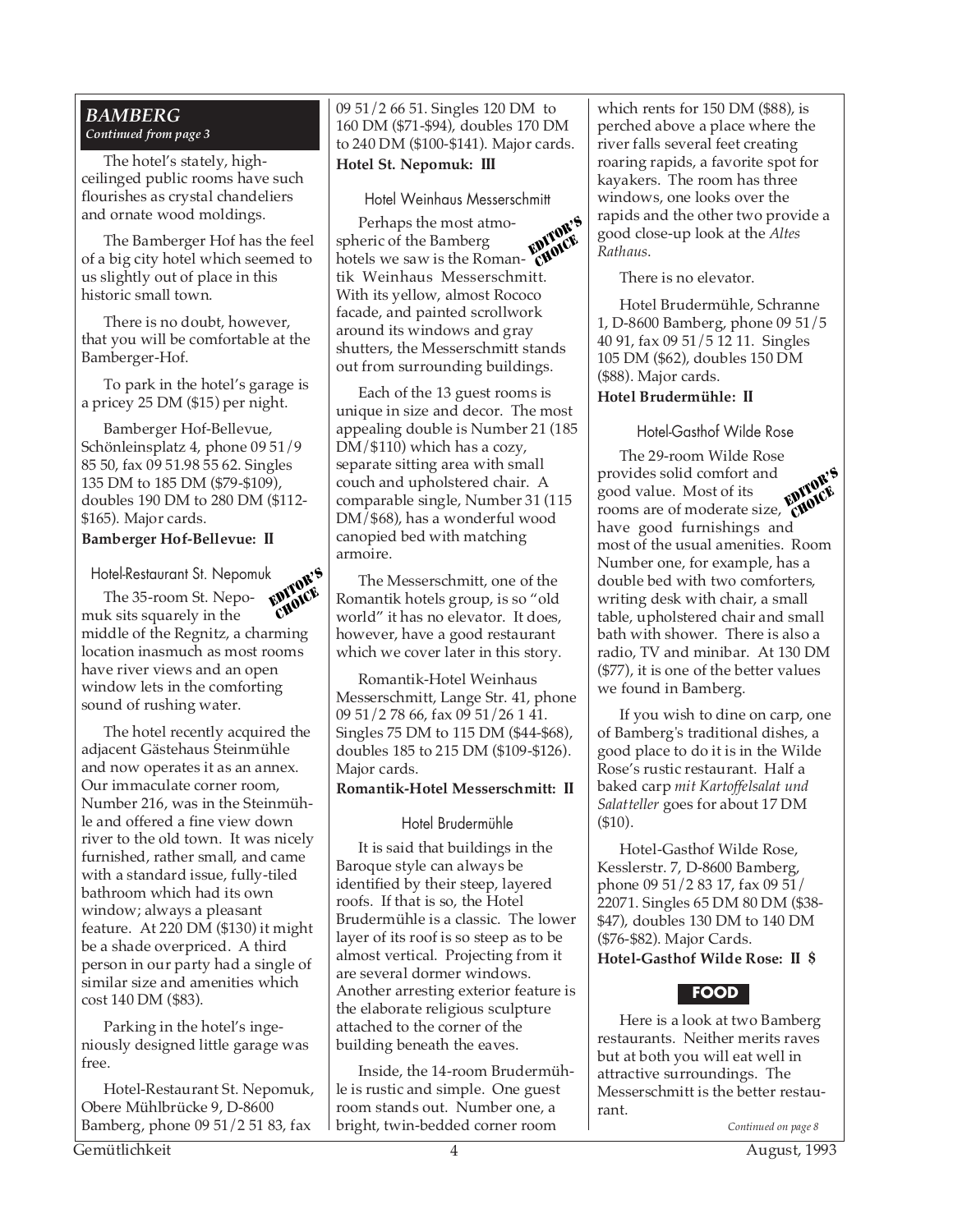# **READERS' FORUM**

# **Hotel Near Geneva Airport**

May we suggest for an overnight stay near the Geneva Airport the **Hotel-Restaurant du Port** in Yvoire (74140 Douvaine [France], tel 50 72 80 17, fax 50 72 90 71). This small hotel has been a favorite place for us to recover from jet-lag since 1988. Unfortunately, since our first stay there they have refurbished and added, in our opinion, such unnecessaries as TVs and minibars — with an appropriate raising of rates, of course!

We preferred the hotel when it was a simpler place but a recent visit assured us that it is still one of our favorites. Our room was small but pretty, with a lovely view of Lac Léman and the owners/staff gracious as ever.

If you have never visited the charming village of Yvoire you are missing a real treat, and this only a 40-minutes — but light years away — from Geneva!

We have recently returned from six weeks of driving the backroads of Northern Italy and Austria with a detour to see Ludwig's castles on the way back through the Appenzell and to Zürich airport. We had a delightful time and were charmed (as you were) by **Pension Heim**.

At your urging we recently spent three nights in room Number 20 at the Heim in Seeg (near Füssen in Germany, tel 08364/258) and found it to be exactly as you described it. Thank you!

We were much less enchanted by the **Hotel Hecht** in Appenzell (Switzerland, tel 071/87 47 80, fax 071/87 10 47) which we thought rather ordinary but adequate for a one-night stay. The desk clerk who booked us had a surly attitude, "if

you're afraid of heights, don't look out the window!" — this for \$100 per night. Anyway, it was clean and we like the sound of church bells all night.

Lee & Caroline Jordan, San Rafael CA

# **Redemption**

We were about to lose all faith in your concept of *Gemütlichkeit* when we, on your advice, booked into the **Des Vignes** in Sion (Swizterland, tel 027/31 16 71, fax 027/31 37 27) for three days. The accoutrements were superior, but the severe, cold modern exterior was not what we expected. We left after two nights and went to the **Waldhotel Doldenhorn** (Kandersteg, Swizterland, tel 033/75 18 18, fax 033/75 18 28), reviewed in the same issue. You redeemed yourself here. Although it doesn't have the view of the valley of the **Hotel Bellevue** (tel 033/75 12 12, fax, 033/ 75 13 33), it has *Gemütlichkeit* which I thought was what your newsletter was about.

Elizabeth Little, Mill Valley CA

*(Ed. note: We agree with Ms. Little, the Doldenhorn is the more* gemütlich *of the two hotels but we'll stick with our recommendation of Des Vignes. Not every hotel we review is cozy and kitschy, a type not so prevalent in Frenchspeaking Switzerland (Doldenhorn is in the German-speaking part). Readers should also know that the high-season rate for a double room at the Royal Hotel Bellevue is 290 Sfr. to 600 Sfr. [\$193- \$400] vs. 180 Sfr. to 230 Sfr. [\$120- \$153] at the Doldenhorn.*

# **Lived in Switzerland**

*Gemütlichkeit* helped me while living in Switzerland for a year. I started reading it almost a year before we went, and it helped planning my sabbatical and trips throughout Europe. We lived in Lausanne where our children attended schools. It was a wonderful family experience.

Most of all, we enjoyed one of your recommendations **L'Auberge De Chernex** (tel 021/964 41 91, fax 021/964 6857) above Montreux. Your description is very accurate, and we

enjoyed a lovely meal in this charming and very friendly inn. Christine Demen, our lovely hostess, welcomes everyone with the friendliness of a good neighbor. We enjoyed it immensely.

Many of your recommendations are truly classic Swiss hotels. The **Romantik Hotel Santis** (tel 071/ 87 87 22, fax 071/87 48 42), in Appenzell, and the **Hostellerie Bon Accueil** (tel 029/463 20, fax 029/451 26), Chateaud'Oex, are so different, yet so appropriate for their respective locations in Switzerland.

Robert R. Sfire, Grosse Pointe Farms MI

# **Dreamer**

I don't know why I am doing this, renewing my subscription and even subscribing to *First Cabin*. During all the years of subscribing to your newsletter I had only once the time to go to Europe, and that was just a few weeks ago. I guess I like just to dream about all the places I want to go to someday — if I only just had the time.

Here are a few impressions of my experiences.

**Lauda Air**: The absolute best. Cabin attendants were very friendly and helpful. Food was quite good considering it was airline food. Plenty of leg room in coach class.

Vienna: Stayed at the **Hotel de France** for a week. It was o.k. but there must be better. We went with a group and the room we had was marked to cost normally 5000 AS (\$420) a day, way too much. The best place we found to eat was **Landsman**. The food was good and so was the service. In our desperation and liking Mexican food we even went to a Mexican restaurant. Big mistake. The absolute worst food ever.

**Schloss Fuschl**: This was the nicest place we stayed. The location is absolutely beautiful and the grounds were well kept. The food, service and decor in the restaurant were perfect. This, in combination with the view from the restaurant overlooking the lake, made it a once-in-a-lifetime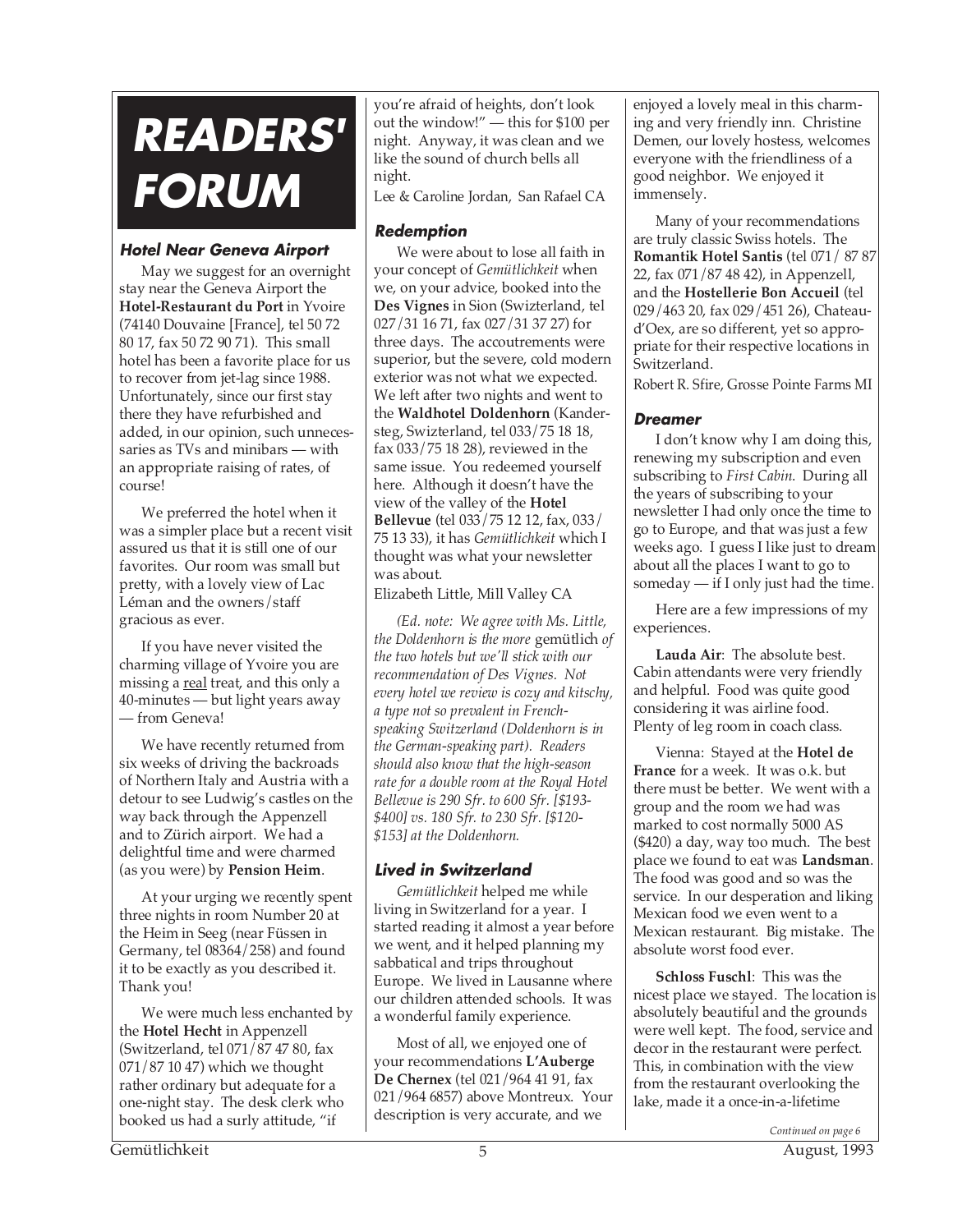#### *READERS' FORUM Continued from page 5*

experience. Dinner for two with two glasses of wine and one calvados cost 1659 AS (\$144).

Berchtesgaden: Stayed at the **Hotel Geiger** and decided to remain an extra night. The location with its view is really outstanding. The restaurant is also good.

**Romantikhotel Lindner** in Bad Aibling: My wife and I were not quite as impressed as you were. We stayed at the new annex in room Number 28. The furniture was like post-World War II and had no charm. Not what we expected from a Romantikhotel. The restaurant, however, was very nice and rustic also the food was very good. The service was something else, I had to wait 55 minutes for my dessert. I would go back for the food but for a room I don't know. By the way we had plenty of room to park, this was no problem as one of your readers had mentioned.

After many years not having been in Europe I found driving much easier now. Drivers seem to be more disciplined and courteous while the situation here in Southern California seems to get worse. Heinz Schneider, Palos Verdes Estates CA

*(Ed. Note:* Michelin Main Cities Red Guide *lists the highest price for a double room at the Hotel de France as 3700 AS [\$314]).*

# **Avoid Füssen in Summer**

We have just returned from a week in Germany (via Zürich on **Swissair**, excellent arrangement, and thanks to *Gemütlichkeit* the best buy for travel).

Worth passing on: avoid Füssen in July-August. Traffic and crowds (lines everywhere) make seeing **Neuschwanstein** a real bore. Very worthwhile: Rothenburg ob der Tauber; Ulm; Scwetzingen (near Heidelberg); the **Drachenburg Hotel** in Gottlieben (CH-8274 near

Konstanz, tel 072/69 14 14, fax 072/ 69 17 09); **Zum Wolfbrunnen Restaurant** (in Schlierbach near Heidelberg, tel 06221/80 37 58); and the **Transport Museum** in Sinsheim. In Freiburg im Breisgau the **Colombi Hotel** (tel 0761/210 60, fax 0761/314 10) is not to be missed.

Would like to see a feature on road signs in Germany, both their version of the international symbols as well as the signs in German with American equivalent. (I soon learned *Nur Fußganger* in Heidelberg.) John D. Mears, Newbury MA

# **Report from a Regular**

We have had two visits to Germany since my last report. Mr. Geiger and his son at the **Hotel Geiger** in Berchtesgaden (tel 08652/ 50 55/96 53, fax 08652/5058/965400) are gratified by *Gemütlichkeit's* high rating. This June we had an unusually fine stay (our 17th) in Room 305 on a newly-constructed third floor in the "new" wing. The view of the Alps is superb because of the slightly higher vantage point. The staff is still very cordial and nicely dressed in local garb. For my money, this is my favorite place to go hide in the entire world and I only hope that you don't send so many people there that the place will become so full that my wife and I cannot escape from reality. I doubt Mr. Geiger will share my concerns in this regard, however.

I recommend a place about 90 minutes from Frankfurt Airport along the Main River. It is in a small town near the Odenwald called **Der Schafhof** (in Amorbach, tel 09373/80 88)**.** This is an old monastery converted into a sheep farm and now converted into a nice small inn, but with a few sheep remaining on the farm. The rooms are a bit pricey (DM 350/\$206) for a nice, big room, but this includes a good breakfast in a cheerful, quiet setting.

Last fall we returned again to **Le Rosalp** (tel 026/31 63 23, fax 026/ 31 10 59) in Verbier, Switzerland. The room was outstanding and not too expensive considering the neighborhood (Sfr. 275/\$183 including breakfast, but not inside parking.).

We discovered two new things about Munich and there is one "old" fact which I think may be useful. We were customers for years of **Der Königshof am Karlsplatz**, but have been disappointed by the continued escalation of prices, the proliferation of "extra" charges, e.g. breakfast, morning paper and other items. We have switched to the **Vier Jahreszeiten** on the Maximilianstrasse; this is not as conveniently located, but is really all right. The prices are subject to reduction through the **Six Continents Club** of **Inter-Continental Hotels**; this group can be joined at an annual fee of \$25 and there are all sorts of perquisites derived from this in the form of room upgrades, free breakfasts, late checkouts and extra attention of all sorts.

The other "new" information is that near the Vier Jahreszeiten is a fine restaurant, but a bit on the touristy side. It is next to the **Hofbräuhaus** and called **Der Haxnbauer.** They have wonderful rotisseried Bavarian meats such as Schweinshaxen and Kalbshaxen. They have either fixed-priced meals or charge by the gram for meats.

For quaffing, the "old" news is to recommend the **Matthäser Bierstadt** on the Stachus (Karlsplatz). It is friendlier than the **Hofbräuhaus** and the music more upbeat. The cost for a liter of fresh beer is the same, but the ambience is superior.

The only negative of this report relates to the **Hotel Bareiss** in Mitteltal in the Schwarzwald. This was formerly called Kurhotel Mitteltal and I recommended it. The service in the dining room has consistently gone down the tubes and there is generally a bad attitude conveyed. We have visited this site five different times and my wife has previously enjoyed it a great deal, but she concurs in the present assessment. Keep up the good work.

Victor P. Obninsky, Tiburon CAĬМ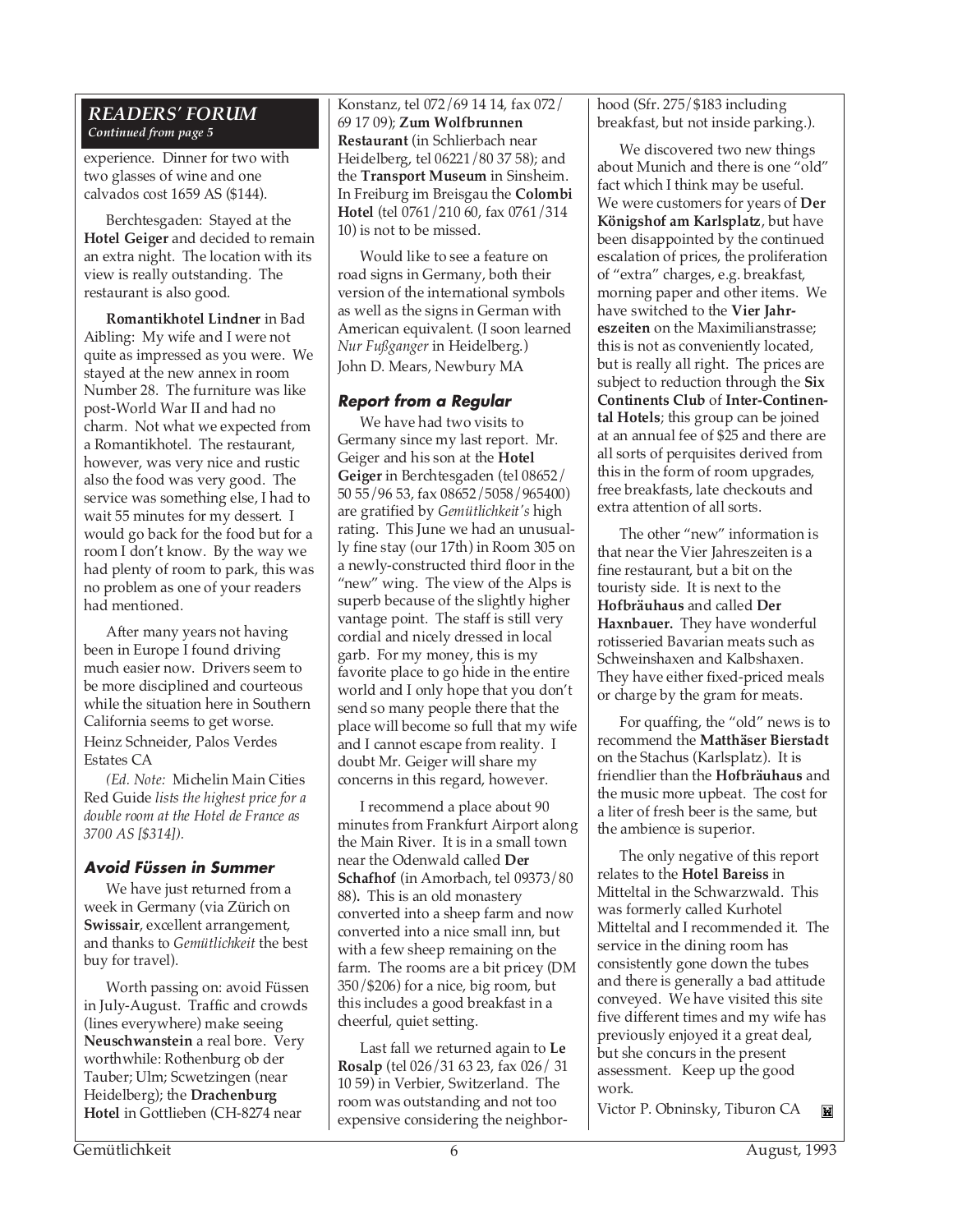#### *OKTOBERFEST Continued from page 1*

booking fee.

# **Oktoberfest Costume and Riflemen's Parade**

Sunday, September 19, 1993

10 a.m. to about noon. Folk costume groups, historical uniforms, marching bands, riflemen, thoroughbred horses, oxen, cows, goats and the decorated wagons of the Munich breweries, historical coaches and decorated floats exhibiting local traditions. Some 7,000 participants. Route of the parade: from Max II Denkmal through the streets of the city center to the Oktoberfest grounds. Grandstand seats: DM 57 (\$34) plus 5% booking fee. Enclosed standing area at Odeonsplatz, DM 17 (\$10) + 5% booking fee.

#### **Concert of Oktoberfest Bands**

Sunday, September 26, 1993

11 a.m. on the steps of the Bavaria statue. (Weather permitting, otherwise concert will be postponed to Sunday October 3, 1993.)

# **Bavarian Central Agricultural Fair in Munich**

On the south side of the Oktoberfest grounds. Organizers: Bavarian Farmer's Association, Max-Joseph-Str. 9, 80333 Munich.

# **Getting to the grounds**

There are no parking spaces in the vicinity of the Oktoberfest ground, so take the bus and/or Underground.

U-BAHN: U4 and U5 to Messegelände or Theresienwiese (heavy traffic).

S-BAHN (rapid transit) lines S1 - S8 to Hackerbrücke.

TRAM: 18 and 19 to Her-

# *Gemütlichkeit Recommends...*

# **MUNICH HOTELS**

(Listed in order of preference) **Expensive**

**Vier Jahreszeiten Kempinski**, Maximilianstrasse 17, Munich 22, phone 089/23 03 90, fax 089/23 03 96 93. Rating: **IV**

**Hotel Palace**, Trogerstr. 21, Munich 80, phone 089/4 70 50 91, fax 089/4 70 50 90. Rating: **IV**

**Hotel Prinzregent**, Ismanninger Str. 42 - 44, Munich 80, phone 089/4 16 05-0, fax 089/41 60 54 66. Rating: **IV**

**Bayerischer Hof u. Palais Montgelas**, Promenadeplatz 2-6, Munich 2, phone 089/2 12 00,

fax 089/2 12 09 06. Rating: **III**

**Excelsior**, Schuetzenstr. 11, Munich 2, phone 089/55 13 70, fax 089/55 13 71 21. Rating: **III**

#### **Moderate to Expensive**

**Hotel Opera**, St.-Anna-Strasse 10, D-8000 Munich 22, phone 089/225533, fax 089/225538. Rating: **IV Hotel Exquisit**, Pettenkoferstrasse 3, D-8000, Munich 2, telephone 089/5519900, fax 089/55199499. Rating: **III**

**Hotel Domus**, St.-Anna-Strasse 31, D-8000 Munich 22, phone 089/221704, fax 089/2285359. Rating: **III Platzl Hotel**, Sparkassenstr. 10, Munich 21, phone 2089/ 37 03-0, fax 089/23 70 3800. Rating: **III Preysing**, Preysingstr. 1, Munich 80, phone 089/48 10 11, fax 089/4 47 09 98. Rating: **I**

#### **Moderate**

**Olympic Hotel**, Hans-Sachs-Strasse 4, D-8000 Munich 5, telephone 089/231890, fax 089/2318 9199. Rating: **III**

**Hotel Adria**, Liebigstrasse 8a, D-8000 Munich 22, phone 089/29308183, fax 089/227015. Rating: **III \$ Hotel Kraft,** Schillerstrasse 49, D-8000 Munich 2, phone 089/59482324, fax 089/5232856. Rating: **III \$ Hotel an der Opera**, Falkenturmstr. 10, Munich 2, phone 089/2 90 02 70 fax 089/29 00 27 29. Rating: **II**

**Hotel Müller**, Fliegenstrasse 4, D-8000 Munich 2, telephone 089/266063, fax 089/268624. Rating: **II Uhland**, Uhlandstrasse 1, D-8000 Munich 2, phone

089/539277, fax 089/531114. Rating: **II Hotel Bavaria**, Gollierstr. 9, D-8000 Munich 2, phone

089/501078, fax 089/5026856. Rating: **II Splendid**, garni, Maximilianstr. 54, Munich 22, phone

089/29 66 06, fax 089/2 91 31 76. Rating: **II Hotel St. Paul**, St.-Paul-Strasse 7, D-8000 Munich 2,

phone 089/530104, fax 089/534652. Rating: **I Hotel Ariston**, garni, Unsoeldstr. 10, Munich 22,

phone 089/22 26 91, fax 089/2913595. Rating: **I Adler**, Kohlstrasse 9, D-8000 Munich 2, phone 089/ 22399192, fax 089/2289437. Rating: **I**

Key:

**Expensive** = Cheapest room more than 240 DM (\$142)

**Moderate to Expensive** = Cheapest room 160 to 240 DM (\$94-\$142)

**Moderate** = Cheapest room less than 160 DM (\$94) M Based on published rack rates.

mann-Lingg-Str.

BUS: line 31 to Messegelände Sud, line 32 and 62 to Messeplatz, line 58 to Georg-Hirth-Platz und Goetheplatz. There are taxi stands all around the Oktoberfest grounds.

# **Information, brochures, accommodations**

City of Munich Tourist Office, 80313 Munich.

Information offices: (1) in the Main Railway Station, at the Bayerstrasse exit, (opposite Platform 11) open from 8 a.m. to 10 p.m., Sundays 11 a.m. to 7 p.m., tel 089/23 91 256-256; (2) at the airport, open Monday to Saturday from 8:30 a.m. to 10 p.m., Sundays and holidays 1 p.m. to 9 p.m., tel 089/975-9 28 15; and (3) at the Rindermarkt/ Pettenbeckstrasse, open Monday to Friday 9:30 a.m. to 6 p.m., closed Saturdays, Sundays and holidays, tel 089/23 91-272.

## **For tickets**

Münchner Verkehrsverein-Festring e. V. Pestalozzistr. 3A, 80649 Munich, phone 089/60 81 34 and at the following booking offices:.

Hieber-Kartenverkauf, Liebfrauenstr. 1, 80331 Munich, phone 089/22 65 71

Veranstaltungsdienst Mayr, Poccistr. 8, 80336 Munich, phone 089/7 25 80 95

Circus Krone, Marsstr. 43, 80335 Munich, tel 55 81 66 (tickets for Oktoberfest Folklore International only)

Table reservations in the beer tents can only be made with the landlords on the Oktoberfest grounds. Beginning September 1 the Oktoberfest beer tents can be reached by telephone (for the numbers call 089/260 8134).